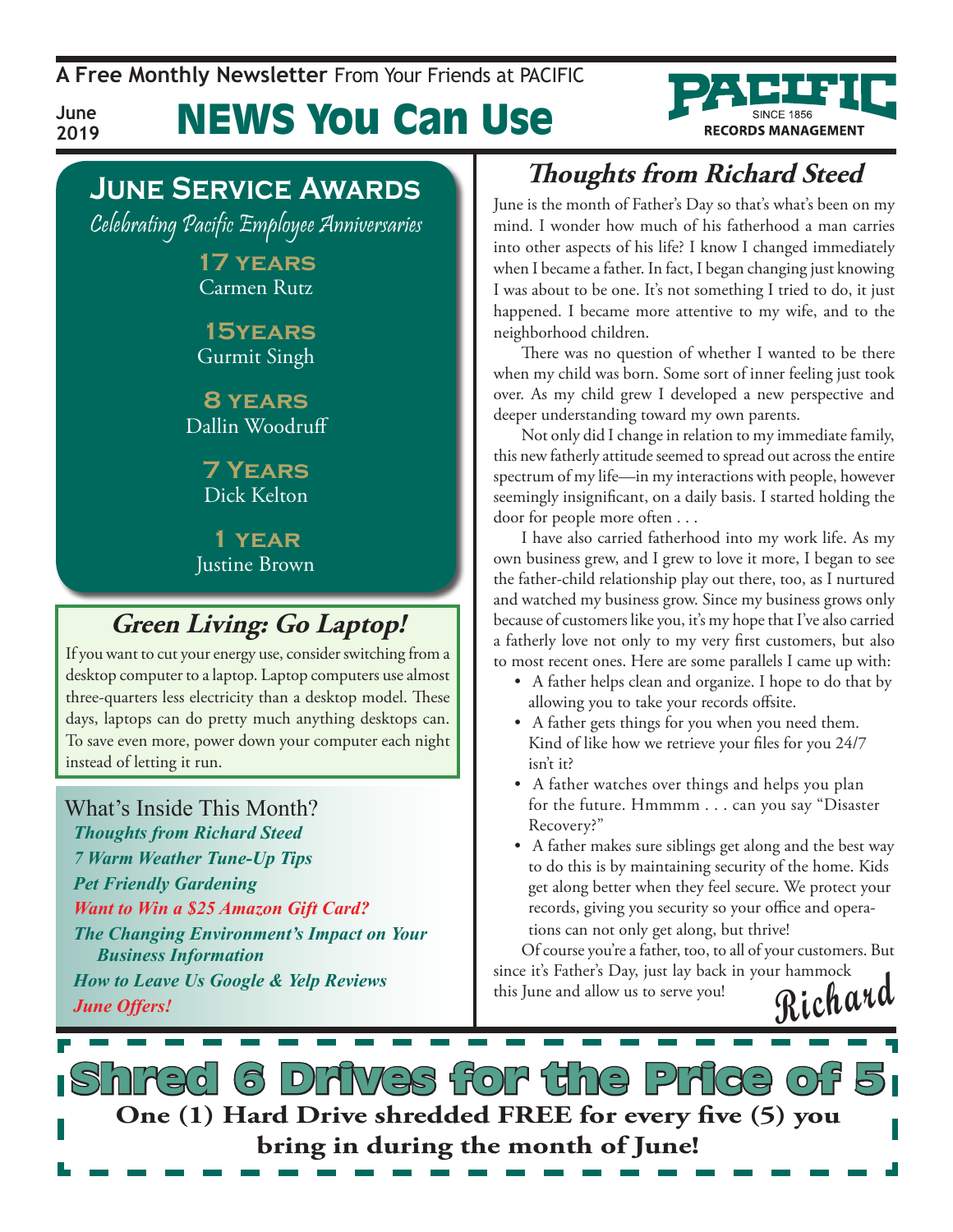## **Trivia Quiz: Famous Fathers**

- 1. How many daughters did Charles Ingalls have in the "Little House on the Prairie" series?
- 2. What legendary actor co-starred with his son and grandson in the film "It Runs in the Family?"
- 3. In Harper Lee's "To Kill a Mockingbird," what is the name of Atticus Finch's daughter?
- 4. Which of America's Founding Fathers was the President of the Second Continental Congress that met in Philadelphia in 1776?
- 5. With his father at the ballpark watching him play, this son hit his 500th career home run on Father's Day in 2004. Who is this player?
- 6. Born in Alexandria, Greece, around 325 B.C., Euclid is considered the father of what field?
- 7. Which U.S. president had 15 children, the most of any president?
- 8. Where did TV dad Homer Simpson work?
- 9. In what play did a father give his son this advice: "This above all: to thine own self be true"?
- *Answers on Back Page!* 10. Benjamin Harrison became president of the United States after William Henry Harrison. How were they related?

## **7 Warm Weather Tune-Up Tips**

Your bags are packed, your maps are unfolded, and the kids all have their snacks. You and your family are ready for your road trip, but is your car? As the weather gets warmer, there are some things you should do to ensure that every trip, short or long, is a safe one.

1. Do a check of all of your exterior lights and windshield wipers. Replace worn wipers or any burned out bulbs.

2. Look over your tires to make

sure that the tread is not worn down. Don't forget to check your spare also. This is a great time to get out your jack, make sure it is in working order, and review how to use it.

3. Under the hood, check the belts, battery, and all fluid levels. It is a good idea to get a fresh oil and filter change before and after a road trip.

4. Fill up the washer fluid reservoirs and wash all the windows.

5. Inside your vehicle, do a safety check of all of your seat belts.

6. Check any car seats that are in your car, making sure that they have been installed according to the manufacturer's instructions.

7. Put a safety kit in your vehicle. This should include first aid supplies, a wrench, screwdriver, flashlight, safety flares, extra water, and some rags.

# **June Holidays and Events**

#### **Daily Observances:**

- 1 National Trails Day
- 1 Say Something Nice Day
- 2 Children's Awareness Memorial Day
- 2 National Cancer Survivors Day
- 3 National Leave the Office Earlier Day
- 5 World Environment Day
- 7 National Donut Day
- 8 World Oceans Day
- 8 Upsy Daisy Day
- 12 National Jerky Day
- 13 National Nursing Assistants Day
- 14 Family History Day
- 14 Flag Day
- 14 Work at Home Father's Day
- 15 Nature Photography Day
- 15 World Juggling Day
- 16 Family Awareness Day
- 16 Father's Day
- 16 Husband Caregiver Day
- 18 International Sushi Day
- 19 World Sauntering Day
- 20 Recess at Work Day
- 20 World Refugee Day
- 21 Go Skateboarding Day
- 21 National Daylight Appreciation Day
- 21 First Day of Summer
- 21 Take Your Dog to Work Day
- 21 World Humanist Day
- 22 Stupid Guy Thing Day
- 23 America's Kids Day
- 23 Baby Boomers Recognition Day
- 23 Let It Go Day
- 23 Public Service Day
- 25 National Columnists Day
- 26 International Day in Support of Victims of Torture
- 27 Decide to Be Married Day
- 27 National Bomb Pop Day
- 27 National Handshake Day
- 30 Log Cabin Day

#### **Monthly Observances:**

Great Outdoors Month Effective Communications Month Adopt a Shelter Cat Month xAudiobook Appreciation Month National Safety Month Perennial Gardening Month Rebuild Your Life Month Cataract Awareness Month Dairy Alternative Month

The material contained in this newsletter is for informational purposes only and is based upon sources believed to be reliable and authoritative; however, it has not been independently verified by us. This newsletter should not be construed as offering professional advice. For guidance on a specific matter, please consult a qualified professional.

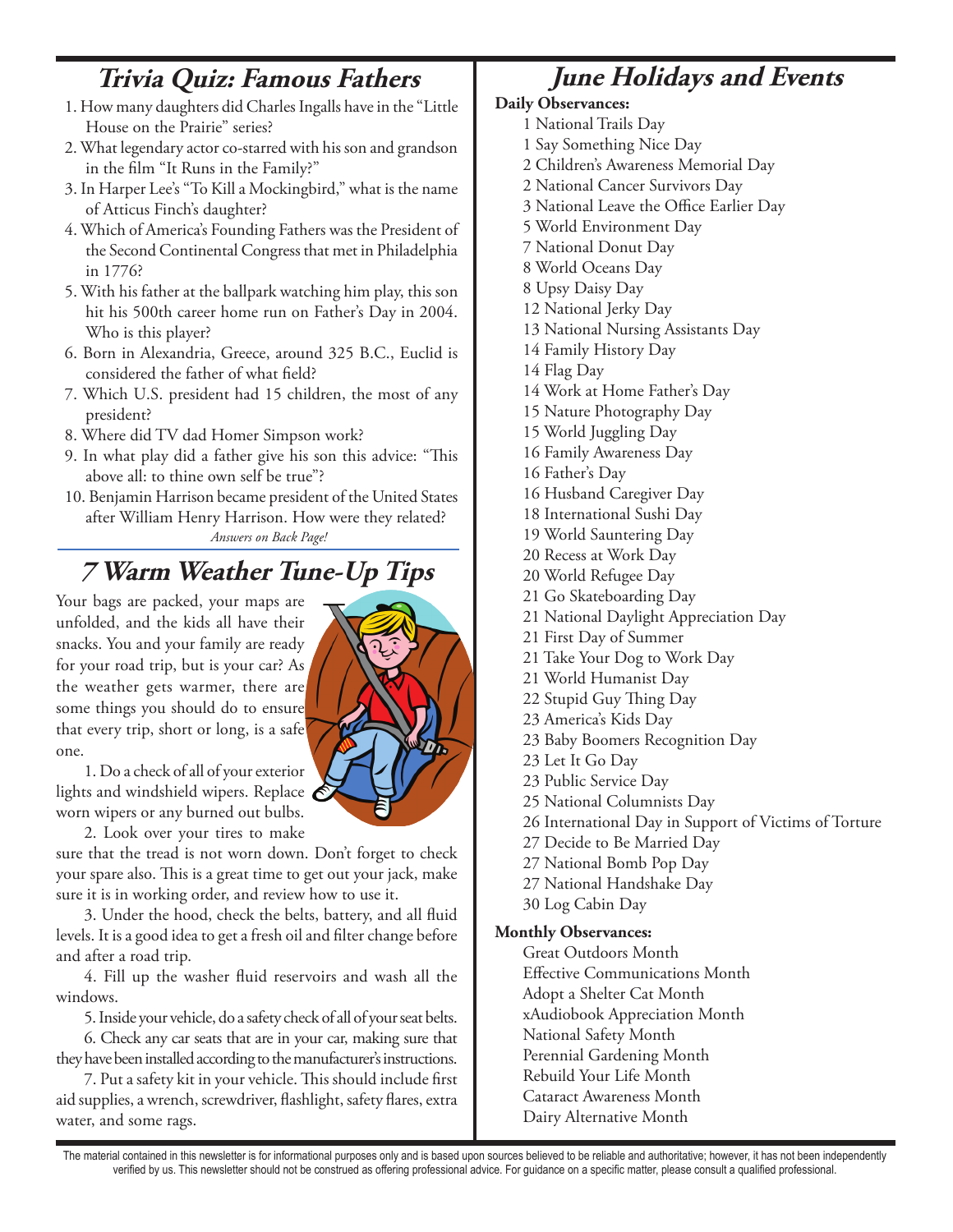# **PacBlog**

## **Answers to Your Document Scanning Questions**

PacBlog is the monthly web log of Pacific Records Storage To read this month's installment, please click the title below.

#### [https://pacific-records.com/answers-to-your](https://pacific-records.com/answers-to-your-document-scanning-questions)[document-scanning-questions](https://pacific-records.com/answers-to-your-document-scanning-questions)

You may also access the PacBlog at the URL below. There you will find this month's installment along with archives of previous installments.

**http://pacific-records.com/category/pacnews**

## **Have A Question For Us?**

We love to hear from all our good friends and clients who enjoy reading our monthly newsletter. If you have a question related to off-site document storage, shredding, media vaulting, or document imaging, please feel free to give us a call or send us an email.

**(888) 893-6054 or info@pacific-records.com**

## **Do You Want To Win A \$25 Amazon Gift Card?**



Each month we'll give you a new challenge of some type. All those who reply with a correct answer are eligible to win. At the end of the month we'll draw a lucky name.

Here is this month's challenge: What do you call a basketball player's pet chicken?

**Last month's Winner: Celeste' Engkabo "Unhappy without You" Last Month's Answer to:**  *What does this say? nhappy*

 **Henry Schein Dental**

Email your answer to **info@pacific-records.com**

# **Anything's Possible**

The boss called one of his employees into the office.

"Bill," he said, "you've been with the company for a year. You started off in the mail room, one week later you were promoted to a sales position, and one month after that you were promoted to district manager of the sales department. Just four short months later, you were promoted to vice-chairman. Now it's time for me to retire, and I want you to take over the company. What do you say to that?"

"Thanks," said the employee.

"Thanks?" the boss replied. "Is that all you can say?"

"I suppose not," the employee said. "Thanks, Dad."

# **Pet Friendly Gardening**

Even the most harmless looking garden can hide dangers to your pet. Consider your garden from your pet's point of view, and you may be surprised at what you find.

Be aware of predators that may gain entry into your garden and then pose a threat to your pet. Check for intruders such as foxes, raccoons and snakes. Also check your garden area for bee, wasp, and hornet nests. Even toads can be dangerous, as some secrete poisons that can be very dangerous to a pet's eyes or mouth.

Take time also to check for debris or dangerous objects hidden in the plantings in your garden. Remove all broken glass, sharp stones, trash bags, and power tools.

Before you place any pesticides on your garden, be sure to see if they are safe for animals. It is sometimes a better idea to use non-chemical approaches to removing pests from your garden. If you must use chemical methods of pest control, be sure to follow all instructions carefully.



"Yes, we have a VP of Records Management, but we're unable to locate his file."

# 3 months FREE secure Destruction service

*Get 3 months of free Secure Destruction service when you sign up for a new Secure Destruction account with a one-year agreement. Just mention this coupon! Email info@pacific-records.com for more information.*